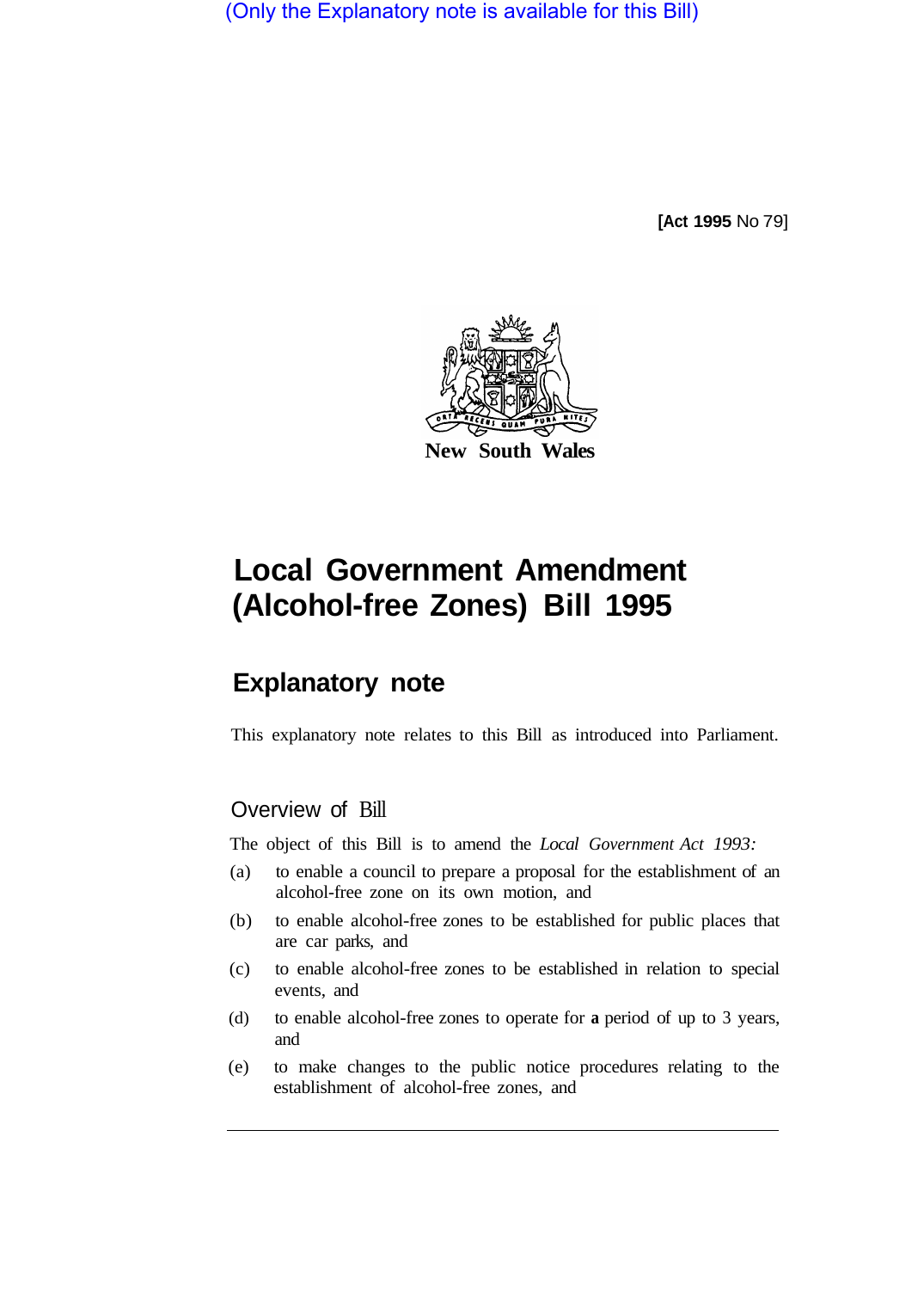Local Government Amendment (Alcohol-free Zones) Bill 1995 [Act 1995 No 79]

Explanatory note

- (f) to provide that the enforcement of the alcohol-free zone provisions is to be carried out by police officers, except in circumstances where the Commissioner of Police has authorised particular council employees as enforcement officers for special events, and
- (g) to prevent a council from prohibiting the drinking of alcohol in a particular place by the erection of notices if the place could be the subject of a proposal to establish an alcohol-free zone.

### Outline of provisions

**Clause 1** sets out the name (also called the short title) of the proposed Act.

**Clause 2** provides that the proposed Act will commence on a day or days **to** be appointed by proclamation.

**Clause 3** is a formal provision that gives effect to the Schedule of amendments to the *Local Government Act 1993.*

#### **Schedule 1 Amendments**

**Schedule 1 [1]** prevents a council from erecting notices under section 632 of the Act prohibiting the drinking of alcohol on land that could be the subject of an alcohol-free zone under Part 4 of Chapter **16** of the Act.

**Schedule 1 [4]** repeals and re-enacts section 644 of the Act, providing a scheme for the establishment of alcohol-free zones, as proposed sections 644, 644A, 644B and 644C. The following changes have been made to the existing scheme:

- $(a)$ a council may initiate a proposal for the establishment of an alcohol-free zone, and *so* need not rely on an application by other persons.,
- $(b)$ a public place that is a car park may also be the subject of a proposal for the establishment of an alcohol-free zone (at present only public roads may be included in a zone),
- alcohol-free zones may be established for a period of up to 3 years at  $(c)$ a time rather than one year as at present and may be established in relation to a special event,
- copies of a proposal to establish an alcohol-free zone must be given to  $(d)$ the holder of a licence under the *Liquor Act 1982* for premises that border on, or adjoin or are adjacent to the proposed zone rather than as at present the occupier of such premises,

Explanatory note page 2